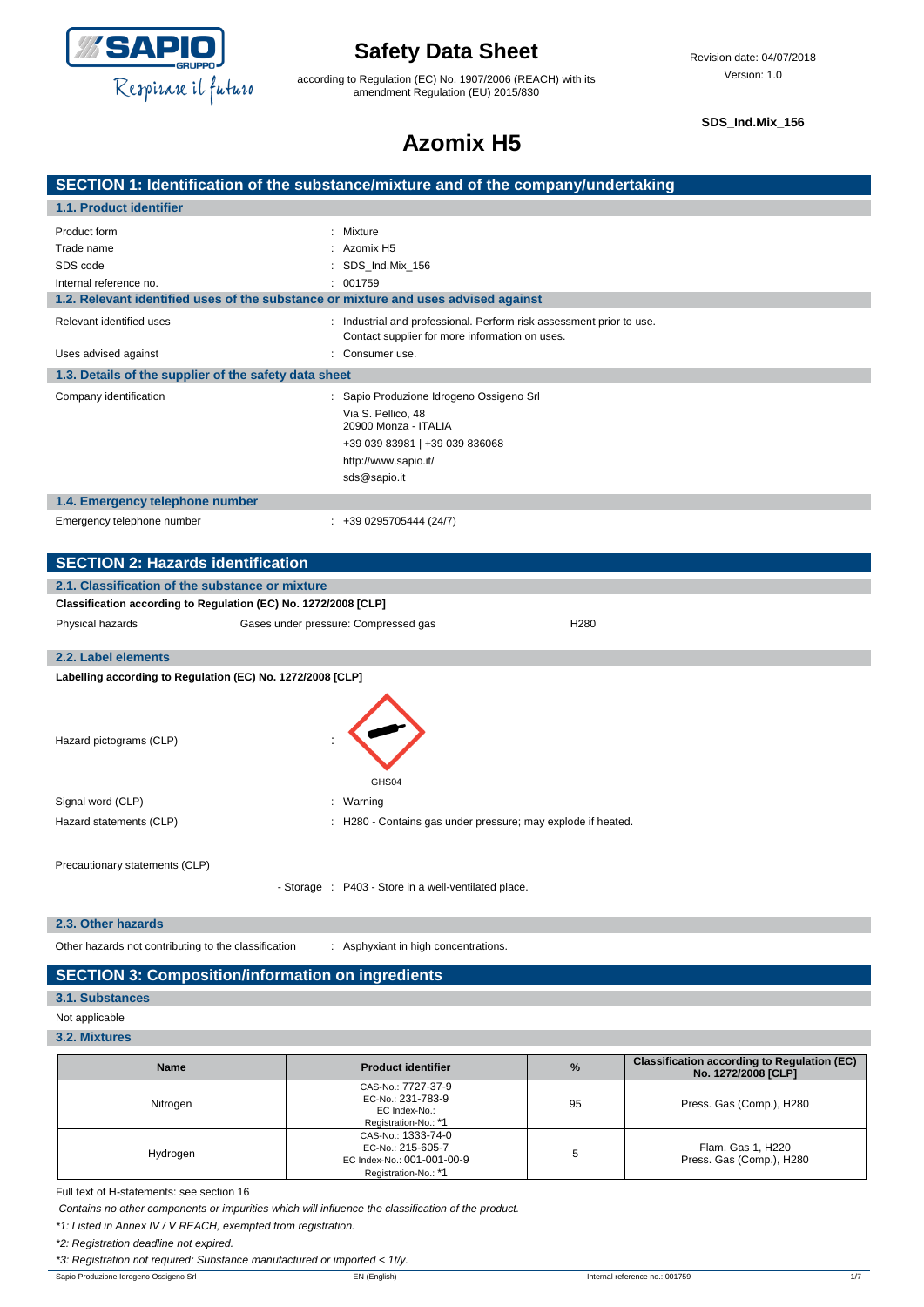

**SECTION 4: First aid measures 4.1. Description of first aid measures**

# **Safety Data Sheet**

according to Regulation (EC) No. 1907/2006 (REACH) with its amendment Regulation (EU) 2015/830

### **SDS\_Ind.Mix\_156**

# **Azomix H5**

| - Inhalation                                                                    | : Remove victim to uncontaminated area wearing self contained breathing apparatus. Keep victim warm and<br>rested. Call a doctor. Perform cardiopulmonary resuscitation if breathing stopped.                                                                                                                                                                                                                                                                                                     |
|---------------------------------------------------------------------------------|---------------------------------------------------------------------------------------------------------------------------------------------------------------------------------------------------------------------------------------------------------------------------------------------------------------------------------------------------------------------------------------------------------------------------------------------------------------------------------------------------|
| - Skin contact                                                                  | Adverse effects not expected from this product.                                                                                                                                                                                                                                                                                                                                                                                                                                                   |
| - Eye contact                                                                   | : Adverse effects not expected from this product.                                                                                                                                                                                                                                                                                                                                                                                                                                                 |
| - Ingestion                                                                     | : Ingestion is not considered a potential route of exposure.                                                                                                                                                                                                                                                                                                                                                                                                                                      |
| 4.2. Most important symptoms and effects, both acute and delayed                |                                                                                                                                                                                                                                                                                                                                                                                                                                                                                                   |
|                                                                                 | In high concentrations may cause asphyxiation. Symptoms may include loss of mobility/consciousness.<br>Victim may not be aware of asphyxiation.<br>Refer to section 11.                                                                                                                                                                                                                                                                                                                           |
| 4.3. Indication of any immediate medical attention and special treatment needed |                                                                                                                                                                                                                                                                                                                                                                                                                                                                                                   |
|                                                                                 | None.                                                                                                                                                                                                                                                                                                                                                                                                                                                                                             |
|                                                                                 |                                                                                                                                                                                                                                                                                                                                                                                                                                                                                                   |
| <b>SECTION 5: Firefighting measures</b>                                         |                                                                                                                                                                                                                                                                                                                                                                                                                                                                                                   |
| 5.1. Extinguishing media                                                        |                                                                                                                                                                                                                                                                                                                                                                                                                                                                                                   |
| - Suitable extinguishing media                                                  | : Water spray or fog.                                                                                                                                                                                                                                                                                                                                                                                                                                                                             |
| - Unsuitable extinguishing media                                                | : Do not use water jet to extinguish.                                                                                                                                                                                                                                                                                                                                                                                                                                                             |
| 5.2. Special hazards arising from the substance or mixture                      |                                                                                                                                                                                                                                                                                                                                                                                                                                                                                                   |
| Specific hazards                                                                | : Exposure to fire may cause containers to rupture/explode.                                                                                                                                                                                                                                                                                                                                                                                                                                       |
| Hazardous combustion products                                                   | : None.                                                                                                                                                                                                                                                                                                                                                                                                                                                                                           |
| 5.3. Advice for firefighters                                                    |                                                                                                                                                                                                                                                                                                                                                                                                                                                                                                   |
| Specific methods                                                                | : Use fire control measures appropriate for the surrounding fire. Exposure to fire and heat radiation may cause<br>gas receptacles to rupture. Cool endangered receptacles with water spray jet from a protected position.<br>Prevent water used in emergency cases from entering sewers and drainage systems.<br>If possible, stop flow of product.<br>Use water spray or fog to knock down fire fumes if possible.<br>Move containers away from the fire area if this can be done without risk. |
| Special protective equipment for fire fighters                                  | In confined space use self-contained breathing apparatus.<br>Standard protective clothing and equipment (Self Contained Breathing Apparatus) for fire fighters.<br>Standard EN 137 - Self-contained open-circuit compressed air breathing apparatus with full face mask.<br>Standard EN 469 - Protective clothing for firefighters. Standard - EN 659: Protective gloves for firefighters.                                                                                                        |
| <b>SECTION 6: Accidental release measures</b>                                   |                                                                                                                                                                                                                                                                                                                                                                                                                                                                                                   |

| 6.1. Personal precautions, protective equipment and emergency procedures |                                                                                                                                                                                                                                                                                                                                                                                                                                                                                                    |
|--------------------------------------------------------------------------|----------------------------------------------------------------------------------------------------------------------------------------------------------------------------------------------------------------------------------------------------------------------------------------------------------------------------------------------------------------------------------------------------------------------------------------------------------------------------------------------------|
|                                                                          | Try to stop release.<br>Evacuate area.<br>Wear self-contained breathing apparatus when entering area unless atmosphere is proved to be safe.<br>Ensure adequate air ventilation.<br>Act in accordance with local emergency plan.<br>Stay upwind.<br>Oxygen detectors should be used when asphyxiating gases may be released.                                                                                                                                                                       |
| <b>6.2. Environmental precautions</b>                                    |                                                                                                                                                                                                                                                                                                                                                                                                                                                                                                    |
|                                                                          | Try to stop release.                                                                                                                                                                                                                                                                                                                                                                                                                                                                               |
| 6.3. Methods and material for containment and cleaning up                |                                                                                                                                                                                                                                                                                                                                                                                                                                                                                                    |
|                                                                          | Ventilate area.                                                                                                                                                                                                                                                                                                                                                                                                                                                                                    |
| 6.4. Reference to other sections                                         |                                                                                                                                                                                                                                                                                                                                                                                                                                                                                                    |
|                                                                          | See also sections 8 and 13.                                                                                                                                                                                                                                                                                                                                                                                                                                                                        |
| <b>SECTION 7: Handling and storage</b>                                   |                                                                                                                                                                                                                                                                                                                                                                                                                                                                                                    |
| 7.1. Precautions for safe handling                                       |                                                                                                                                                                                                                                                                                                                                                                                                                                                                                                    |
| Safe use of the product                                                  | The product must be handled in accordance with good industrial hygiene and safety procedures.<br>Only experienced and properly instructed persons should handle gases under pressure.<br>Consider pressure relief device(s) in gas installations.<br>Ensure the complete gas system was (or is regularily) checked for leaks before use.<br>Do not smoke while handling product.<br>Use only properly specified equipment which is suitable for this product, its supply pressure and temperature. |
| Sapio Produzione Idrogeno Ossigeno Srl                                   | Internal reference no.: 001759<br>EN (English)<br>2/7                                                                                                                                                                                                                                                                                                                                                                                                                                              |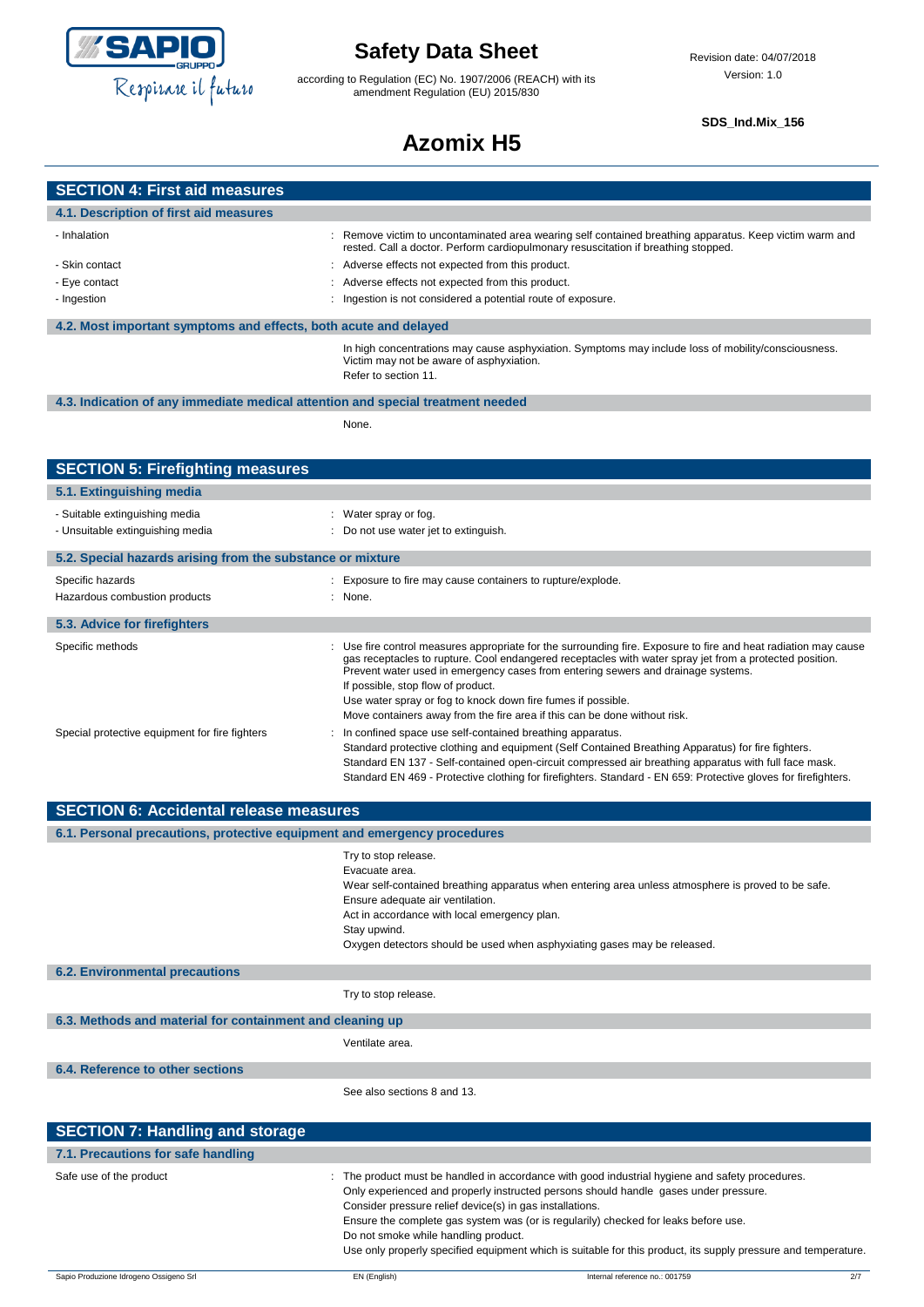

according to Regulation (EC) No. 1907/2006 (REACH) with its amendment Regulation (EU) 2015/830

#### **SDS\_Ind.Mix\_156**

|                                                                   | <b>Azomix H5</b>                                                                                                                                                                                                                                                                                                                                                                                                                                                                                                                                                                                                                                                                                                                                                                                                                                                                                                                                                                                                                                                                                                                                                                                                                                                                                                                                                                                            |
|-------------------------------------------------------------------|-------------------------------------------------------------------------------------------------------------------------------------------------------------------------------------------------------------------------------------------------------------------------------------------------------------------------------------------------------------------------------------------------------------------------------------------------------------------------------------------------------------------------------------------------------------------------------------------------------------------------------------------------------------------------------------------------------------------------------------------------------------------------------------------------------------------------------------------------------------------------------------------------------------------------------------------------------------------------------------------------------------------------------------------------------------------------------------------------------------------------------------------------------------------------------------------------------------------------------------------------------------------------------------------------------------------------------------------------------------------------------------------------------------|
|                                                                   | Contact your gas supplier if in doubt.<br>Avoid suck back of water, acid and alkalis.<br>Do not breathe gas.<br>Avoid release of product into atmosphere.                                                                                                                                                                                                                                                                                                                                                                                                                                                                                                                                                                                                                                                                                                                                                                                                                                                                                                                                                                                                                                                                                                                                                                                                                                                   |
| Safe handling of the gas receptacle                               | Do not allow backfeed into the container.<br>Protect receptacles from physical damage; do not drag, roll, slide or drop.<br>When moving receptacles, even for short distances, use a cart (trolley, hand truck, etc.) designed to<br>transport receptacles.<br>Leave valve protection caps in place until the container has been secured against either a wall or bench or<br>placed in a container stand and is ready for use.<br>If user experiences any difficulty operating receptacle valve discontinue use and contact supplier.<br>Never attempt to repair or modify container valves or safety relief devices.<br>Damaged valves should be reported immediately to the supplier.<br>Keep container valve outlets clean and free from contaminants particularly oil and water.<br>Replace valve outlet caps or plugs and container caps where supplied as soon as container is disconnected<br>from equipment.<br>Close container valve after each use and when empty, even if still connected to equipment.<br>Never attempt to transfer gases from one container to another.<br>Never use direct flame or electrical heating devices to raise the pressure of a container.<br>Do not remove or deface labels provided by the supplier for the identification of the receptacle contents.<br>Suck back of water into the container must be prevented.<br>Open valve slowly to avoid pressure shock. |
| 7.2. Conditions for safe storage, including any incompatibilities |                                                                                                                                                                                                                                                                                                                                                                                                                                                                                                                                                                                                                                                                                                                                                                                                                                                                                                                                                                                                                                                                                                                                                                                                                                                                                                                                                                                                             |
|                                                                   | Observe all regulations and local requirements regarding storage of containers.<br>Containers should not be stored in conditions likely to encourage corrosion.<br>Container valve guards or caps should be in place.<br>Containers should be stored in the vertical position and properly secured to prevent them from falling over.<br>Stored containers should be periodically checked for general condition and leakage.<br>Keep container below 50°C in a well ventilated place.<br>Store containers in location free from fire risk and away from sources of heat and ignition.<br>Keep away from combustible materials.                                                                                                                                                                                                                                                                                                                                                                                                                                                                                                                                                                                                                                                                                                                                                                              |
| 7.3. Specific end use(s)                                          |                                                                                                                                                                                                                                                                                                                                                                                                                                                                                                                                                                                                                                                                                                                                                                                                                                                                                                                                                                                                                                                                                                                                                                                                                                                                                                                                                                                                             |

None.

### **SECTION 8: Exposure controls/personal protection**

### **8.1. Control parameters**

| Hydrogen (1333-74-0)                     |                                                                           |                                                                                                                                                                                                                     |
|------------------------------------------|---------------------------------------------------------------------------|---------------------------------------------------------------------------------------------------------------------------------------------------------------------------------------------------------------------|
| OEL: Occupational Exposure Limits        |                                                                           |                                                                                                                                                                                                                     |
| <b>ACGIH</b>                             | Remark (ACGIH)                                                            | Simple Asphyxiant                                                                                                                                                                                                   |
|                                          | Regulatory reference                                                      | <b>ACGIH 2017</b>                                                                                                                                                                                                   |
| DNEL (Derived-No Effect Level)           | None available.                                                           |                                                                                                                                                                                                                     |
| PNEC (Predicted No-Effect Concentration) | None available.                                                           |                                                                                                                                                                                                                     |
| 8.2. Exposure controls                   |                                                                           |                                                                                                                                                                                                                     |
| 8.2.1. Appropriate engineering controls  |                                                                           |                                                                                                                                                                                                                     |
|                                          |                                                                           | Provide adequate general and local exhaust ventilation.                                                                                                                                                             |
|                                          |                                                                           | Systems under pressure should be regularily checked for leakages.                                                                                                                                                   |
|                                          |                                                                           | Ensure exposure is below occupational exposure limits (where available).                                                                                                                                            |
|                                          |                                                                           | Oxygen detectors should be used when asphyxiating gases may be released.                                                                                                                                            |
|                                          |                                                                           | Consider the use of a work permit system e.g. for maintenance activities.                                                                                                                                           |
|                                          | 8.2.2. Individual protection measures, e.g. personal protective equipment |                                                                                                                                                                                                                     |
|                                          | should be considered:                                                     | A risk assessment should be conducted and documented in each work area to assess the risks related to the<br>use of the product and to select the PPE that matches the relevant risk. The following recommendations |
|                                          |                                                                           | PPE compliant to the recommended EN/ISO standards should be selected.                                                                                                                                               |
| • Eye/face protection                    | Wear safety glasses with side shields.                                    |                                                                                                                                                                                                                     |
|                                          |                                                                           | Standard EN 166 - Personal eye-protection - specifications.                                                                                                                                                         |
| • Skin protection                        |                                                                           |                                                                                                                                                                                                                     |
| - Hand protection                        |                                                                           | : Wear working gloves when handling gas containers.                                                                                                                                                                 |
|                                          |                                                                           | Standard EN 388 - Protective gloves against mechanical risk.                                                                                                                                                        |
| - Other                                  | : Wear safety shoes while handling containers.                            |                                                                                                                                                                                                                     |
|                                          |                                                                           | Standard EN ISO 20345 - Personal protective equipment - Safety footwear.                                                                                                                                            |
| • Respiratory protection                 | duration of use are known.                                                | Gas filters may be used if all surrounding conditions e.g. type and concentration of the contaminant(s) and                                                                                                         |
|                                          | connecting or disconnecting containers.                                   | Use gas filters with full face mask, where exposure limits may be exceeded for a short-term period, e.g.                                                                                                            |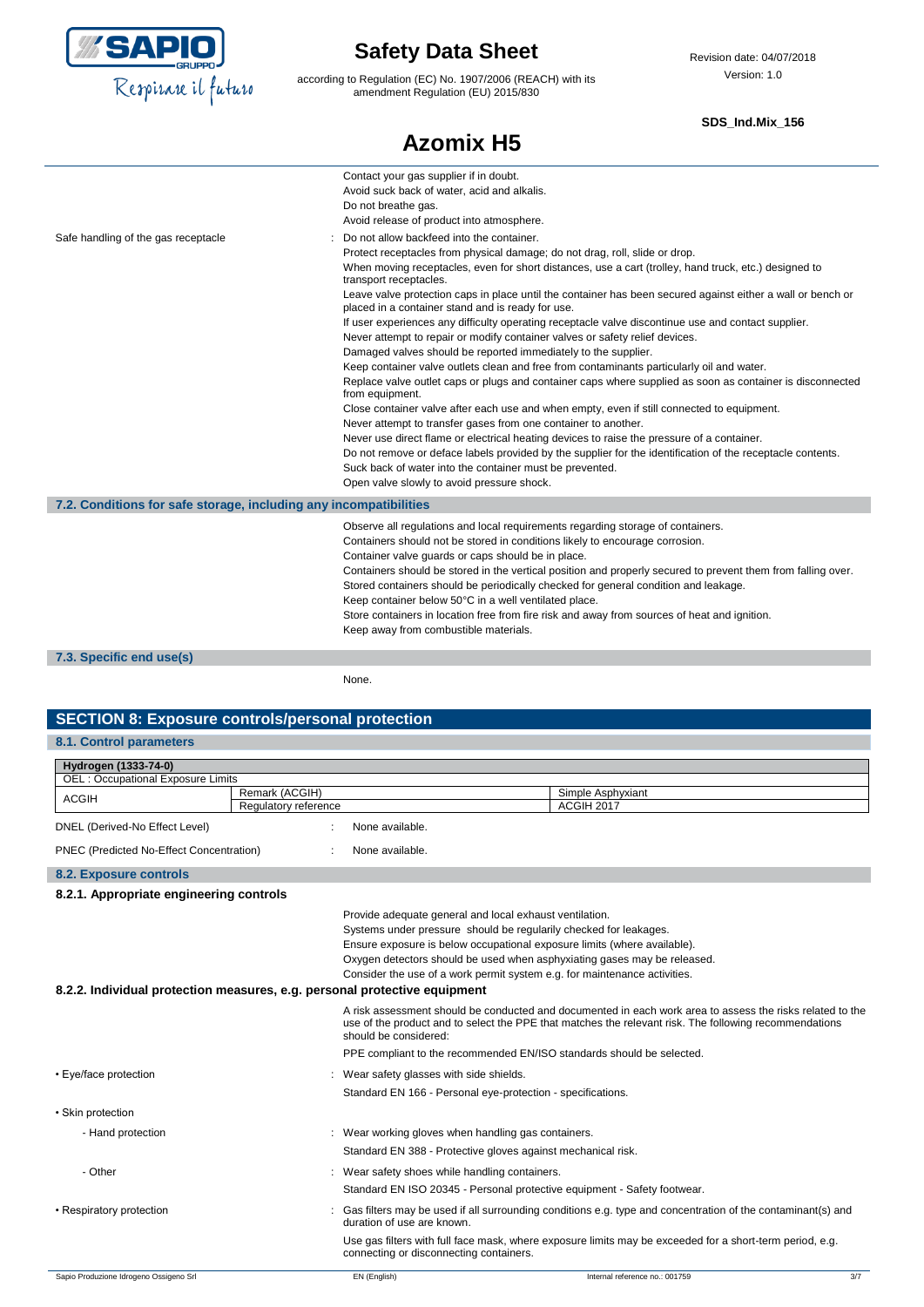

according to Regulation (EC) No. 1907/2006 (REACH) with its amendment Regulation (EU) 2015/830

Revision date: 04/07/2018 Version: 1.0

#### **SDS\_Ind.Mix\_156**

|                                                            | <b>Azomix H5</b>                                                                                                                     |
|------------------------------------------------------------|--------------------------------------------------------------------------------------------------------------------------------------|
|                                                            | Gas filters do not protect against oxygen deficiency.                                                                                |
|                                                            | Self contained breathing apparatus (SCBA) or positive pressure airline with mask are to be used in oxygen-<br>deficient atmospheres. |
|                                                            | Standard EN 14387 - Gas filter(s), combined filter(s) and full face mask - EN 136.                                                   |
|                                                            | Standard EN 137 - Self-contained open-circuit compressed air breathing apparatus with full face mask.                                |
| • Thermal hazards                                          | None in addition to the above sections.                                                                                              |
| 8.2.3. Environmental exposure controls                     |                                                                                                                                      |
|                                                            | None necessary.                                                                                                                      |
| <b>SECTION 9: Physical and chemical properties</b>         |                                                                                                                                      |
| 9.1. Information on basic physical and chemical properties |                                                                                                                                      |

### Appearance • Physical state at 20°C / 101.3kPa : Gas Colour : Mixture contains one or more component(s) which have the following colour(s): Colourless. Odour : Odourless. Odour threshold **Solution** : Odour threshold is subjective and inadequate to warn of overexposure. pH : Not applicable for gases and gas mixtures. Melting point / Freezing point **contains the container of the container of the Melting point of the contains of the contains of the contains and melting point of the contains and melting**  $\alpha$  **of the contains and melting po** Boiling point **Example 20** Boiling point **:** Not applicable for gas mixtures. Flash point **Flash point** : Not applicable for gases and gas mixtures. Evaporation rate **Example 20** and the state of the state of the state of the state of the state of the state of the state of the state of the state of the state of the state of the state of the state of the state of the st Flammability (solid, gas) **in the set of the set of the set of the set of the set of the set of the set of the set of the set of the set of the set of the set of the set of the set of the set of the set of the set of the s** Explosive limits **Explosive Limits Explosive Limits Explosive Limits Explosive Limits Explosive Limits EXPLOSIVE 2018** Vapour pressure [20°C]  $\blacksquare$  : Not applicable. Vapour pressure [50°C]  $\blacksquare$  : Not applicable. Vapour density in the contract of the contract of the contract of the contract of the contract of the contract of the contract of the contract of the contract of the contract of the contract of the contract of the contract Relative density, gas (air=1) : Lighter or similar to air. Partition coefficient n-octanol/water (Log Kow) : Not applicable for gas mixtures. Auto-ignition temperature in the state of the state of the state of the Auto-ignition temperature in the state of the state of the state of the Suite of the Suite of the Suite of the Suite of the Suite of the Suite of the Decomposition temperature in the set of the set of the Not applicable. Viscosity : No reliable data available. Explosive properties in the set of the set of the set of the set of the set of the set of the set of the set of the set of the set of the set of the set of the set of the set of the set of the set of the set of the set of Oxidising properties **in the contract of the Contract Automobile** of the Contract of the Contract of the Contract of the Contract of the Contract of the Contract of the Contract of the Contract of the Contract of the Contr **9.2. Other information** Molar mass **EXECUTE:** Not applicable for gas mixtures. Other data : None. 2012 12: None. **SECTION 10: Stability and reactivity 10.1. Reactivity** No reactivity hazard other than the effects described in sub-sections below. **10.2. Chemical stability** Stable under normal conditions. **10.3. Possibility of hazardous reactions** None. **10.4. Conditions to avoid** Avoid moisture in installation systems. **10.5. Incompatible materials** None. For additional information on compatibility refer to ISO 11114. **10.6. Hazardous decomposition products**

| <b>SECTION 11: Toxicological information</b>                      |                                                                                                                |  |
|-------------------------------------------------------------------|----------------------------------------------------------------------------------------------------------------|--|
| 11.1. Information on toxicological effects                        |                                                                                                                |  |
| <b>Acute toxicity</b>                                             | : Toxicological effects not expected from this product if occupational exposure limit values are not exceeded. |  |
| <b>Skin corrosion/irritation</b><br>Serious eye damage/irritation | : No known effects from this product.<br>: No known effects from this product.                                 |  |

Under normal conditions of storage and use, hazardous decomposition products should not be produced.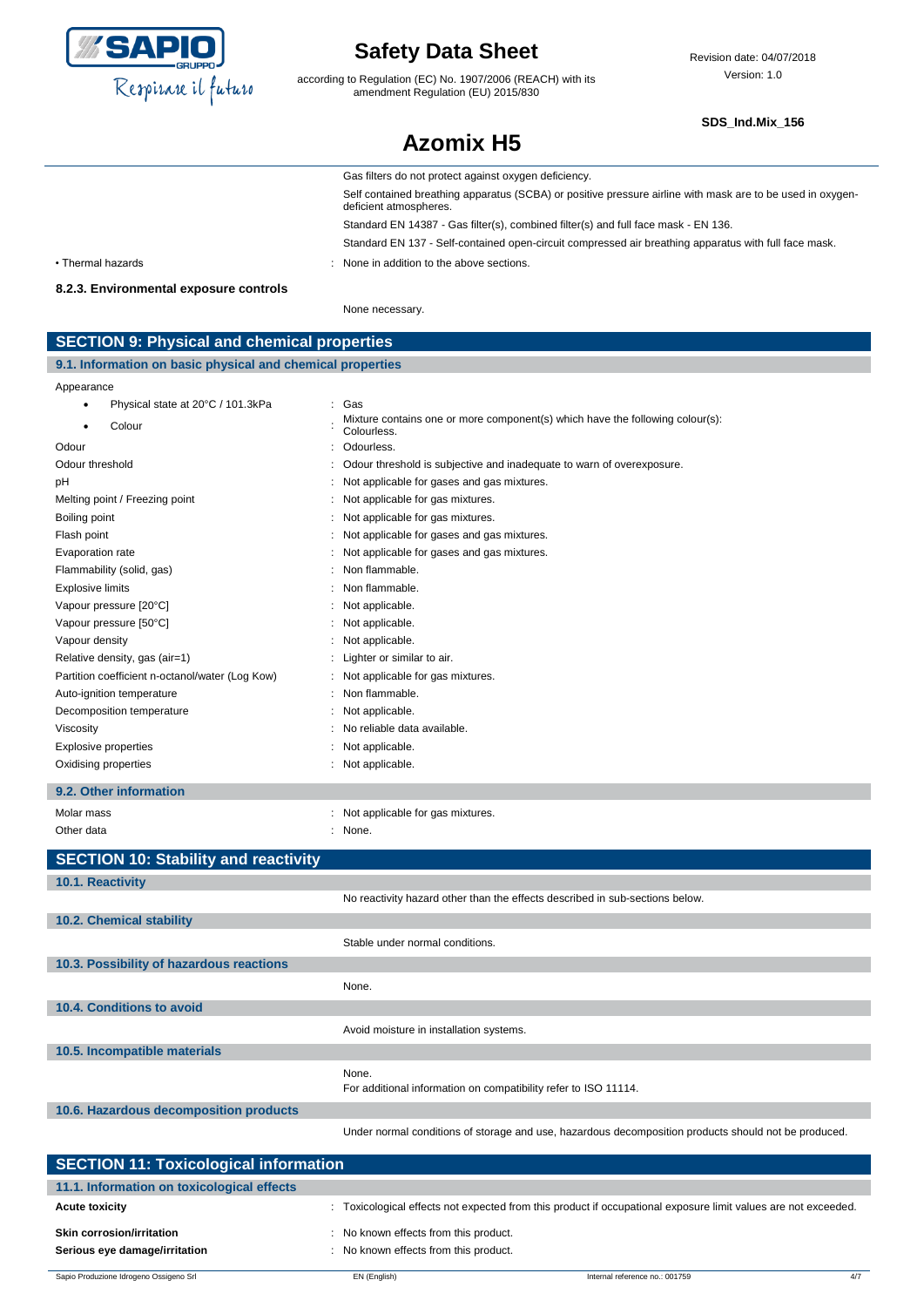

**SECTION 12: Ecological information**

# **Safety Data Sheet**

according to Regulation (EC) No. 1907/2006 (REACH) with its amendment Regulation (EU) 2015/830

**Azomix H5**

#### **SDS\_Ind.Mix\_156**

| Respiratory or skin sensitisation        | : No known effects from this product.        |
|------------------------------------------|----------------------------------------------|
| Germ cell mutagenicity                   | : No known effects from this product.        |
| Carcinogenicity                          | : No known effects from this product.        |
| <b>Toxic for reproduction: Fertility</b> | : No known effects from this product.        |
| Toxic for reproduction: unborn child     | : No known effects from this product.        |
| STOT-single exposure                     | : No known effects from this product.        |
| STOT-repeated exposure                   | : No known effects from this product.        |
| <b>Aspiration hazard</b>                 | : Not applicable for gases and gas mixtures. |
|                                          |                                              |

| 12.1. Toxicity                                 |                                                                                                           |
|------------------------------------------------|-----------------------------------------------------------------------------------------------------------|
| Assessment                                     | : No ecological damage caused by this product.                                                            |
|                                                |                                                                                                           |
| EC50 48h - Daphnia magna                       | : No data available.                                                                                      |
| EC50 72h - Algae                               | : No data available.                                                                                      |
| LC50 96 h - Fish                               | : No data available.                                                                                      |
|                                                |                                                                                                           |
| 12.2. Persistence and degradability            |                                                                                                           |
|                                                |                                                                                                           |
| Assessment                                     | : No ecological damage caused by this product.                                                            |
| 12.3. Bioaccumulative potential                |                                                                                                           |
|                                                |                                                                                                           |
| Assessment                                     | : No data available.                                                                                      |
|                                                |                                                                                                           |
| 12.4. Mobility in soil                         |                                                                                                           |
|                                                |                                                                                                           |
| Assessment                                     | : Because of its high volatility, the product is unlikely to cause ground or water pollution.             |
|                                                | Partition into soil is unlikely.                                                                          |
| 12.5. Results of PBT and vPvB assessment       |                                                                                                           |
|                                                |                                                                                                           |
| Assessment                                     | : Not classified as PBT or vPvB.                                                                          |
|                                                |                                                                                                           |
| 12.6. Other adverse effects                    |                                                                                                           |
| Other adverse effects                          | : No known effects from this product.                                                                     |
| Effect on the ozone layer                      | : None.                                                                                                   |
| Effect on global warming                       | : Contains greenhouse gas(es).                                                                            |
|                                                |                                                                                                           |
| <b>SECTION 13: Disposal considerations</b>     |                                                                                                           |
| 13.1. Waste treatment methods                  |                                                                                                           |
|                                                | May be vented to atmosphere in a well ventilated place.                                                   |
|                                                | Do not discharge into any place where its accumulation could be dangerous.                                |
|                                                | Return unused product in original receptacle to supplier.                                                 |
| List of hazardous waste codes (from Commission | : 16 05 05 : Gases in pressure containers other than those mentioned in 16 05 04.                         |
| Decision 2001/118/EC)                          |                                                                                                           |
| <b>13.2. Additional information</b>            |                                                                                                           |
|                                                | External treatment and disposal of waste should comply with applicable local and/or national regulations. |

| <b>SECTION 14: Transport information</b> |                                             |
|------------------------------------------|---------------------------------------------|
| 14.1. UN number                          |                                             |
| UN-No.                                   | : 1956                                      |
|                                          |                                             |
| 14.2. UN proper shipping name            |                                             |
| Transport by road/rail (ADR/RID)         | COMPRESSED GAS, N.O.S. (Nitrogen, Hydrogen) |
| Transport by air (ICAO-TI / IATA-DGR)    | Compressed gas, n.o.s. (Nitrogen, Hydrogen) |
| Transport by sea (IMDG)                  | COMPRESSED GAS, N.O.S. (Nitrogen, Hydrogen) |
| 14.3. Transport hazard class(es)         |                                             |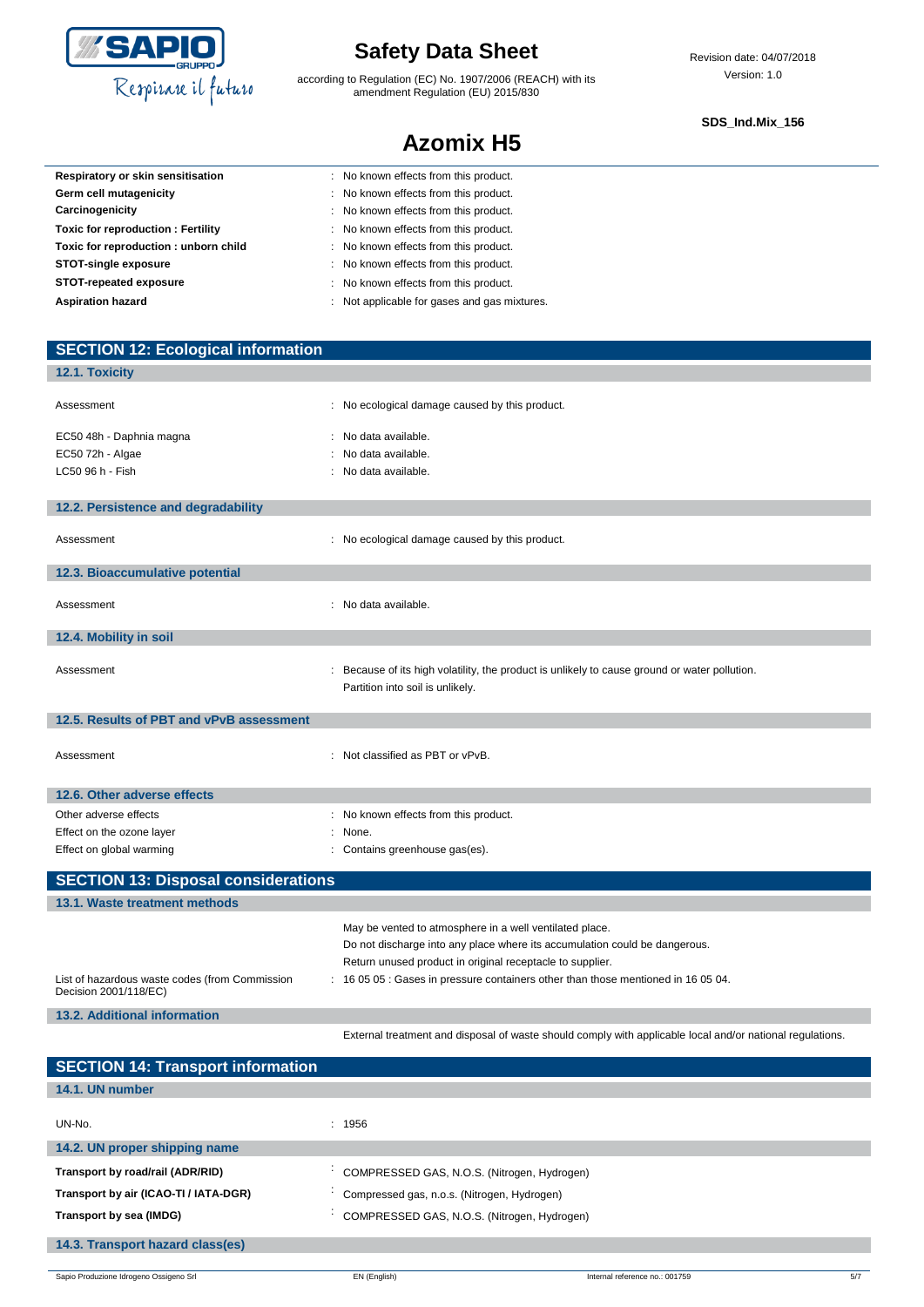

according to Regulation (EC) No. 1907/2006 (REACH) with its amendment Regulation (EU) 2015/830

Revision date: 04/07/2018 Version: 1.0

**SDS\_Ind.Mix\_156**

| Labelling                                                                      |                                                                                                                                          |
|--------------------------------------------------------------------------------|------------------------------------------------------------------------------------------------------------------------------------------|
|                                                                                |                                                                                                                                          |
|                                                                                |                                                                                                                                          |
|                                                                                |                                                                                                                                          |
|                                                                                | 2.2 : Non-flammable, non-toxic gases.                                                                                                    |
| Transport by road/rail (ADR/RID)                                               |                                                                                                                                          |
| Class                                                                          | : 2                                                                                                                                      |
| Classification code                                                            | : 1A                                                                                                                                     |
| Hazard identification number                                                   | : 20                                                                                                                                     |
| <b>Tunnel Restriction</b>                                                      | : E - Passage forbidden through tunnels of category E                                                                                    |
| Transport by air (ICAO-TI / IATA-DGR)                                          |                                                                                                                                          |
| Class / Div. (Sub. risk(s))                                                    | $\therefore$ 2.2                                                                                                                         |
| Transport by sea (IMDG)                                                        |                                                                                                                                          |
| Class / Div. (Sub. risk(s))                                                    | : 2.2                                                                                                                                    |
| Emergency Schedule (EmS) - Fire                                                | $F-C$                                                                                                                                    |
| Emergency Schedule (EmS) - Spillage                                            | $: S-V$                                                                                                                                  |
|                                                                                |                                                                                                                                          |
| 14.4. Packing group                                                            |                                                                                                                                          |
| Transport by road/rail (ADR/RID)                                               | Not applicable<br>÷                                                                                                                      |
| Transport by air (ICAO-TI / IATA-DGR)                                          | Not applicable                                                                                                                           |
| Transport by sea (IMDG)                                                        | Not applicable                                                                                                                           |
| <b>14.5. Environmental hazards</b>                                             |                                                                                                                                          |
| Transport by road/rail (ADR/RID)                                               | None.<br>÷.                                                                                                                              |
|                                                                                |                                                                                                                                          |
| Transport by air (ICAO-TI / IATA-DGR)                                          | None.                                                                                                                                    |
| Transport by sea (IMDG)                                                        | None.                                                                                                                                    |
| 14.6. Special precautions for user                                             |                                                                                                                                          |
| Packing Instruction(s)                                                         |                                                                                                                                          |
| Transport by road/rail (ADR/RID)                                               | P <sub>200</sub>                                                                                                                         |
| Transport by air (ICAO-TI / IATA-DGR)                                          |                                                                                                                                          |
| Passenger and Cargo Aircraft                                                   | : 200.                                                                                                                                   |
| Cargo Aircraft only                                                            | 200.                                                                                                                                     |
| Transport by sea (IMDG)                                                        | : P200                                                                                                                                   |
|                                                                                |                                                                                                                                          |
| Special transport precautions                                                  | : Avoid transport on vehicles where the load space is not separated from the driver's compartment.                                       |
|                                                                                | Ensure vehicle driver is aware of the potential hazards of the load and knows what to do in the event of an<br>accident or an emergency. |
|                                                                                | Before transporting product containers:                                                                                                  |
|                                                                                | - Ensure there is adequate ventilation.                                                                                                  |
|                                                                                | - Ensure that containers are firmly secured.                                                                                             |
|                                                                                | - Ensure container valve is closed and not leaking.                                                                                      |
|                                                                                | - Ensure valve outlet cap nut or plug (where provided) is correctly fitted.                                                              |
|                                                                                | - Ensure valve protection device (where provided) is correctly fitted.                                                                   |
| 14.7. Transport in bulk according to Annex II of MARPOL 73/78 and the IBC Code |                                                                                                                                          |

|                                                                                                     | Not applicable.                                                                        |  |  |
|-----------------------------------------------------------------------------------------------------|----------------------------------------------------------------------------------------|--|--|
| <b>SECTION 15: Regulatory information</b>                                                           |                                                                                        |  |  |
| 15.1 Safety, health and environmental requlations/legislation specific for the substance or mixture |                                                                                        |  |  |
| <b>EU-Regulations</b>                                                                               |                                                                                        |  |  |
| Restrictions on use                                                                                 | : None.                                                                                |  |  |
| Seveso Directive : 2012/18/EU (Seveso III)                                                          | : Not covered.                                                                         |  |  |
| <b>National regulations</b>                                                                         |                                                                                        |  |  |
| National legislation                                                                                | : Ensure all national/local regulations are observed.                                  |  |  |
| 15.2. Chemical safety assessment                                                                    |                                                                                        |  |  |
|                                                                                                     | A CSA does not need to be carried out for this product.                                |  |  |
| <b>SECTION 16: Other information</b>                                                                |                                                                                        |  |  |
| Indication of changes                                                                               | : Revised safety data sheet in accordance with commission regulation (EU) No 453/2010. |  |  |